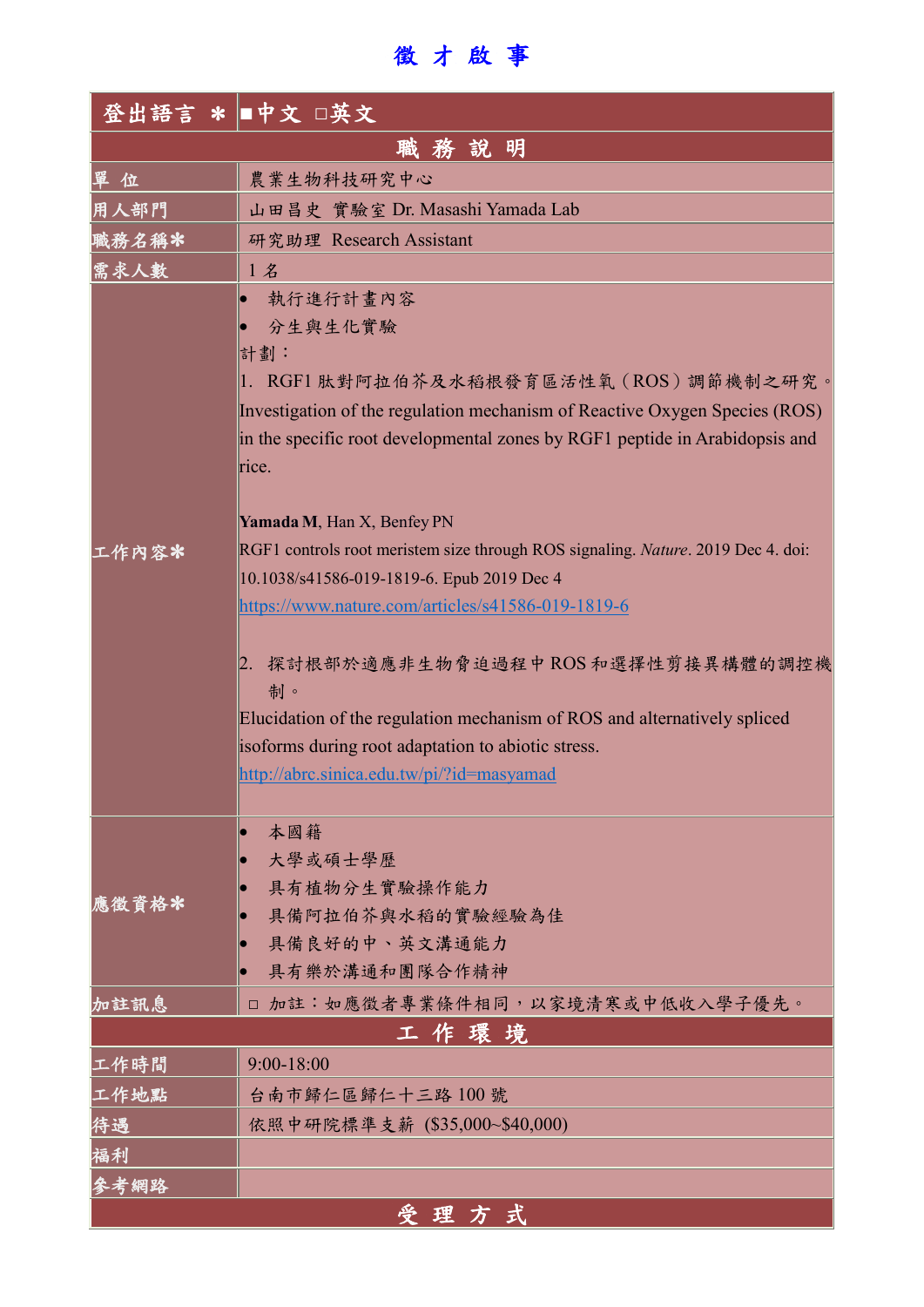| 聯絡人*    | 山田昌史 Masashi Yamada     |
|---------|-------------------------|
| 聯絡地址*   | 台南市歸仁區歸仁十三路100號         |
| 聯絡電話*   | 06-3032280 #216         |
| 手機號碼    |                         |
| 傳真號碼    |                         |
| 電子信箱    | masyamad $4@g$ mail.com |
| 應備文件*   | 英文簡歷及一封推薦信。             |
| 應徵注意事項  | 符合資格之人選將採 Skype 英文面試。   |
| 刊登/截止日期 |                         |
| 刊登日期米   | 05/17/2021              |
| 截止日期米   | 05/20/2022              |

註:標示 \* 者為必填欄。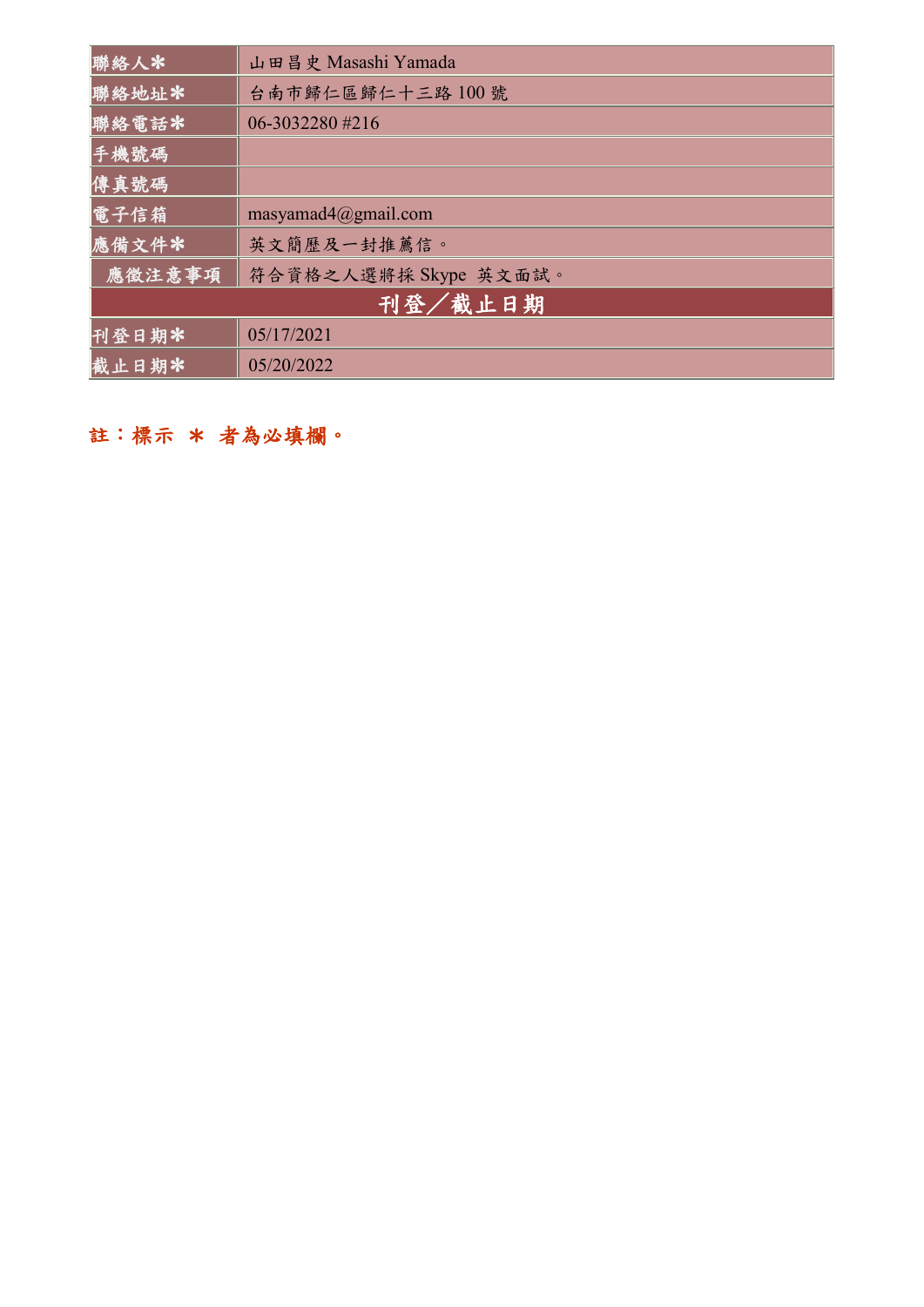## 徵 才 啟 事

|       | 登出語言 * 口中文 ■英文                                                                                                                                                                                                                                                                                                                                                                                                                                                                                                                                                                                                                                                                                                                                                                                                                                                                                                                                                                                                                                                                                                                                                                                                                                                                                                                                  |  |
|-------|-------------------------------------------------------------------------------------------------------------------------------------------------------------------------------------------------------------------------------------------------------------------------------------------------------------------------------------------------------------------------------------------------------------------------------------------------------------------------------------------------------------------------------------------------------------------------------------------------------------------------------------------------------------------------------------------------------------------------------------------------------------------------------------------------------------------------------------------------------------------------------------------------------------------------------------------------------------------------------------------------------------------------------------------------------------------------------------------------------------------------------------------------------------------------------------------------------------------------------------------------------------------------------------------------------------------------------------------------|--|
|       | 職務說明                                                                                                                                                                                                                                                                                                                                                                                                                                                                                                                                                                                                                                                                                                                                                                                                                                                                                                                                                                                                                                                                                                                                                                                                                                                                                                                                            |  |
| 單位    | Academia Sinica-Biotechnology Center in Southern Taiwan (AS-BCST)                                                                                                                                                                                                                                                                                                                                                                                                                                                                                                                                                                                                                                                                                                                                                                                                                                                                                                                                                                                                                                                                                                                                                                                                                                                                               |  |
| 用人部門  | Dr. Masashi Yamada Lab                                                                                                                                                                                                                                                                                                                                                                                                                                                                                                                                                                                                                                                                                                                                                                                                                                                                                                                                                                                                                                                                                                                                                                                                                                                                                                                          |  |
| 職務名稱* | <b>Research Assistant</b>                                                                                                                                                                                                                                                                                                                                                                                                                                                                                                                                                                                                                                                                                                                                                                                                                                                                                                                                                                                                                                                                                                                                                                                                                                                                                                                       |  |
| 需求人數  | 1Person                                                                                                                                                                                                                                                                                                                                                                                                                                                                                                                                                                                                                                                                                                                                                                                                                                                                                                                                                                                                                                                                                                                                                                                                                                                                                                                                         |  |
| 工作内容* | The Research Assistant position is available to help these two research<br>projects.<br>1. Investigation of the regulation mechanism of Reactive Oxygen Species<br>(ROS) in the specific root developmental zones by RGF1 peptide.<br>Yamada M, Han X, Benfey PN<br>RGF1 controls root meristem size through ROS signaling. Nature. 2019 Dec<br>4. doi: 10.1038/s41586-019-1819-6. Epub 2019 Dec 4<br>https://www.nature.com/articles/s41586-019-1819-6<br>2. Elucidation of the regulation mechanism of ROS and alternatively spliced<br>isoforms during root adaptation to abiotic stress.<br>http://abrc.sinica.edu.tw/pi/?id=masyamad<br>Additionally, the position involves lab maintenance, administration, and<br>product ordering. Salary is commensurate with qualifications and experience<br>and based on the Academia Sinica's scale. Our institute is located in Tainan<br>(south part of Taiwan). Living expenses in Tainan are reasonable. Tainan's<br>climate is warm all year round and the security is very good.<br>Recently, the new building of our institute was completed near the Tainan<br>station of Taiwan High-Speed Rail (less than 10 min walking distance from<br>the station). So, our location is convenient commuting from Tainan downtown<br>and Kaohsiung. Our research facilities are state-of-art levels. |  |
| 應徵資格* | A candidate with transcriptome, metabolome, proteomics, and biochemistry<br>backgrounds is strongly desired for this position. Excellent communication and<br>interpersonal skills are essential, as well as good English speaking, reading,<br>and writing skills. Knowledge in Chinese/Mandarin is not required.                                                                                                                                                                                                                                                                                                                                                                                                                                                                                                                                                                                                                                                                                                                                                                                                                                                                                                                                                                                                                              |  |
| 加註訊息  | □ 加註:如應徵者專業條件相同,以家境清寒或中低收入學子優先。                                                                                                                                                                                                                                                                                                                                                                                                                                                                                                                                                                                                                                                                                                                                                                                                                                                                                                                                                                                                                                                                                                                                                                                                                                                                                                                 |  |
| 工作環境  |                                                                                                                                                                                                                                                                                                                                                                                                                                                                                                                                                                                                                                                                                                                                                                                                                                                                                                                                                                                                                                                                                                                                                                                                                                                                                                                                                 |  |
| 工作時間  | 9:00-18:00                                                                                                                                                                                                                                                                                                                                                                                                                                                                                                                                                                                                                                                                                                                                                                                                                                                                                                                                                                                                                                                                                                                                                                                                                                                                                                                                      |  |
| 工作地點  | No. 100, Guiren 13th Rd., Guiren Dist., Tainan City 711, Taiwan (R.O.C.)                                                                                                                                                                                                                                                                                                                                                                                                                                                                                                                                                                                                                                                                                                                                                                                                                                                                                                                                                                                                                                                                                                                                                                                                                                                                        |  |
| 待遇    | Based on the Academia Sinica's scale                                                                                                                                                                                                                                                                                                                                                                                                                                                                                                                                                                                                                                                                                                                                                                                                                                                                                                                                                                                                                                                                                                                                                                                                                                                                                                            |  |
| 福利    |                                                                                                                                                                                                                                                                                                                                                                                                                                                                                                                                                                                                                                                                                                                                                                                                                                                                                                                                                                                                                                                                                                                                                                                                                                                                                                                                                 |  |